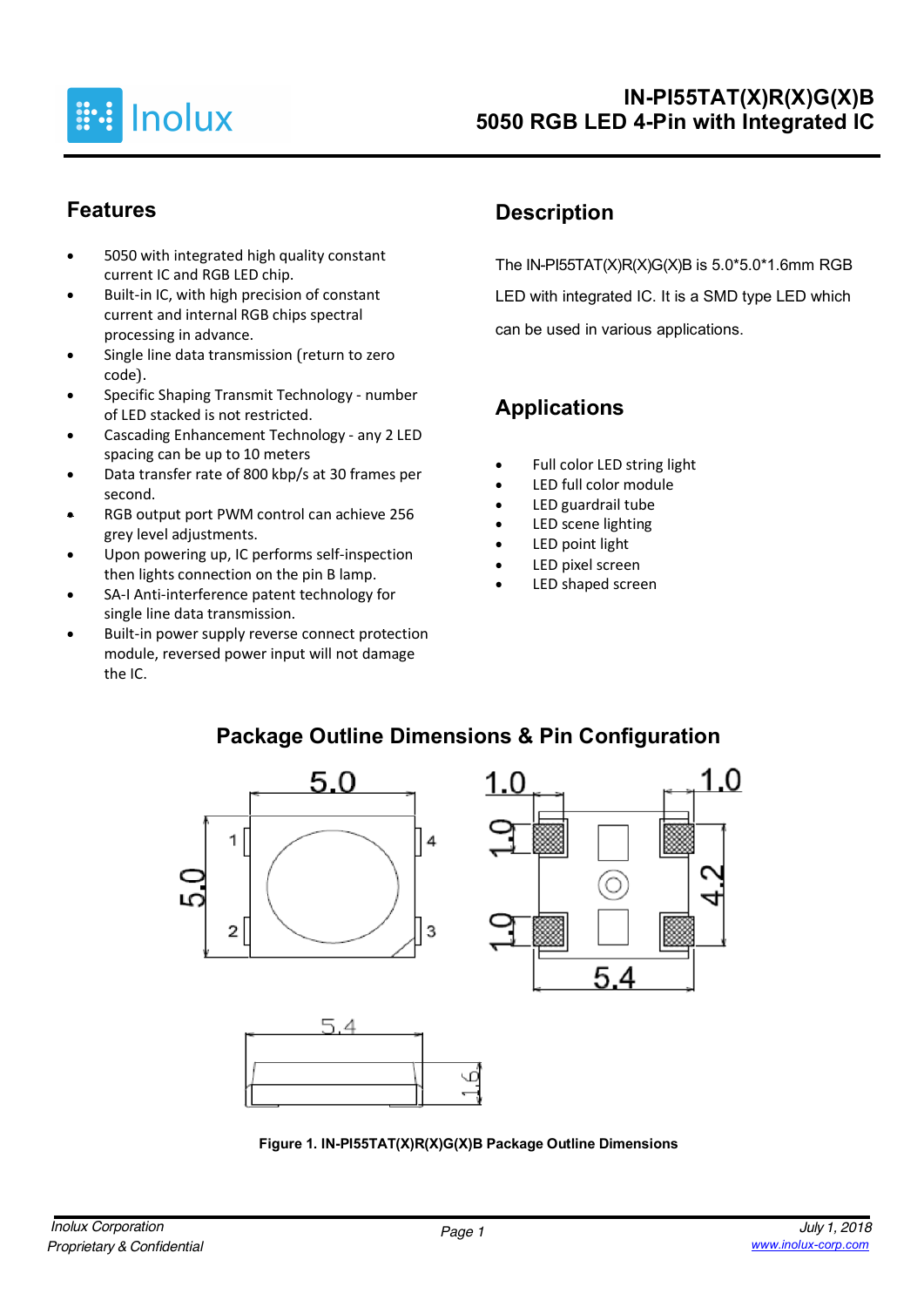

## **Pin Configuration**



**Figure 2. IN-PI55TAT(X)R(X)G(X)B Pin Configuration**

Notes:

1. Dimension in millimeter, tolerance is ±0.1mm unless otherwise noted.

| <b>Number</b>                           | Symbol      | <b>Function Description</b> |  |  |
|-----------------------------------------|-------------|-----------------------------|--|--|
| VDD<br>Power supply LED                 |             |                             |  |  |
|                                         | <b>DOUT</b> | Control data signal output  |  |  |
| VSS<br>ິ                                |             | Ground                      |  |  |
| <b>DIN</b><br>Control data signal input |             |                             |  |  |

## **Soldering Pad Size**



Notes:

1. Dimension in millimeter, tolerance is ±0.1mm unless otherwise noted.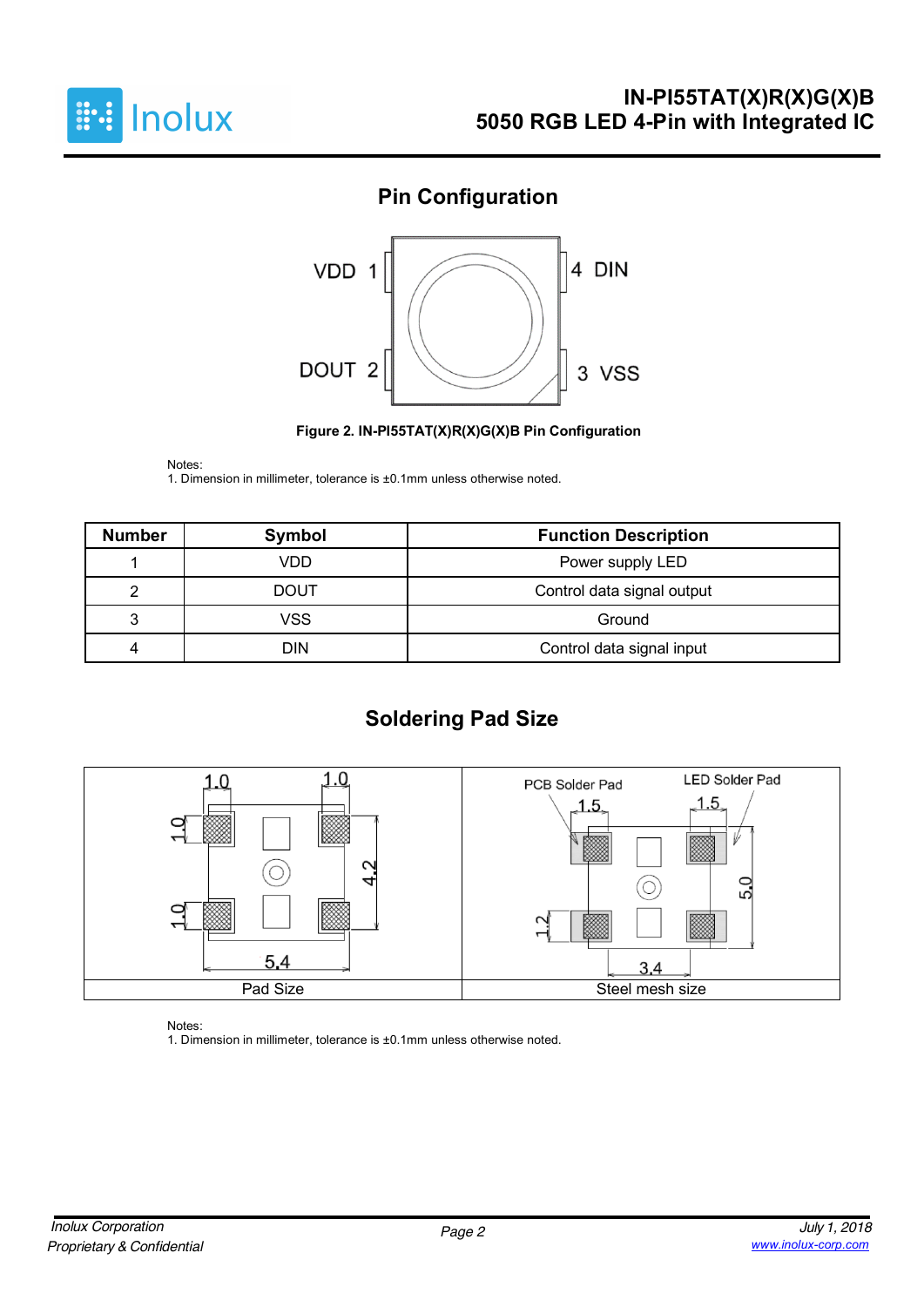

## **Absolute Maximum Rating** *(Ta = 25* ℃*, VSS=0V)*

| <b>Parameter</b>      | Symbol                 | Range              | Unit |
|-----------------------|------------------------|--------------------|------|
| Logic supply voltage  | <b>V</b> <sub>DD</sub> | $+3.5 \sim +5.5$   | V    |
| Logic input voltage   | <b>V<sub>IN</sub></b>  | $-0.5 - VDD + 0.5$ | V    |
| Operating temperature | ToPT                   | $-45 - +85$        | °C   |
| Storage temperature   | $T$ stg                | $-50 - +150$       | °C   |
| ESD pressure(HBM)     | <b>VESD</b>            | 4K                 | V    |
| ESD pressure(DM)      | <b>VESD</b>            | 200                |      |

### **LED Characteristics** *(Ta <sup>=</sup> 25°C)*

| Color       | 5 <sub>m</sub> A |                      | 12mA                                   |           |  |  |  |
|-------------|------------------|----------------------|----------------------------------------|-----------|--|--|--|
|             | Wavelength(nm)   | Light Intensity(mcd) | Wavelength(nm)<br>Light Intensity(mcd) |           |  |  |  |
| Red         | 620-630          | 200-400              | 620-630                                | 700-1000  |  |  |  |
| Green       | 520-535          | 1000-1500            | 515-530                                | 1500-2200 |  |  |  |
| <b>Blue</b> | 460-475          | 50-100               | 460-475                                | 700-1000  |  |  |  |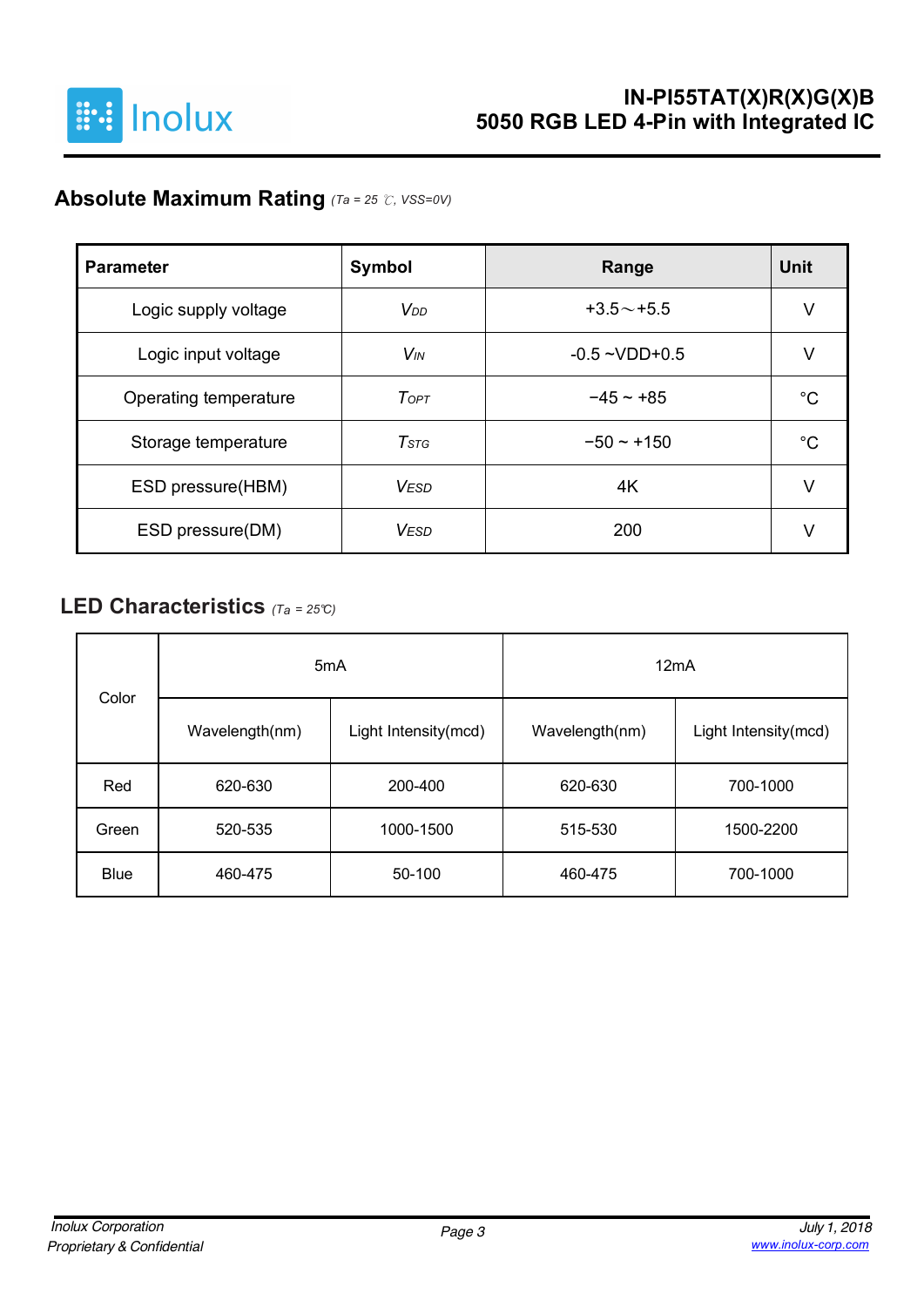

# **Recommended Operating Ranges** *(unless otherwise specified, Ta= -20 ~ +70* ℃*, VDD=4.5 ~ 5.5V,VSS=0V)*

| <b>Parameter</b>         | <b>Symbol</b>         | Min. | Typ.         | <b>Max</b>     | <b>Unit</b> | <b>Test conditions</b>    |
|--------------------------|-----------------------|------|--------------|----------------|-------------|---------------------------|
| Supply voltage           | $V_{DD}$              |      | 5.2          |                | $\vee$      |                           |
| R/G/B port pressure      | V <sub>DS</sub> , MAX |      |              | 26             | $\vee$      |                           |
| DOUT drive capability    | ID <sub>OH</sub>      | 49   |              |                |             | maximum source<br>current |
| DOUT drive capability    | $ID_{OL}$             |      | $-50$        |                | mA          | maximum sink current      |
| High level input voltage | $V_{IH}$              | 3.4  |              |                | $\vee$      | $VDD=5.0V$                |
| Low level input voltage  | $V_L$                 |      |              | 1.6            | $\vee$      | $VDD=5.0V$                |
| The frequency of PWM     | F <sub>PWM</sub>      |      | 1.2          | $\blacksquare$ | <b>KHZ</b>  |                           |
| Static power consumption | $I_{DD}$              |      | $\mathbf{1}$ |                | mA          |                           |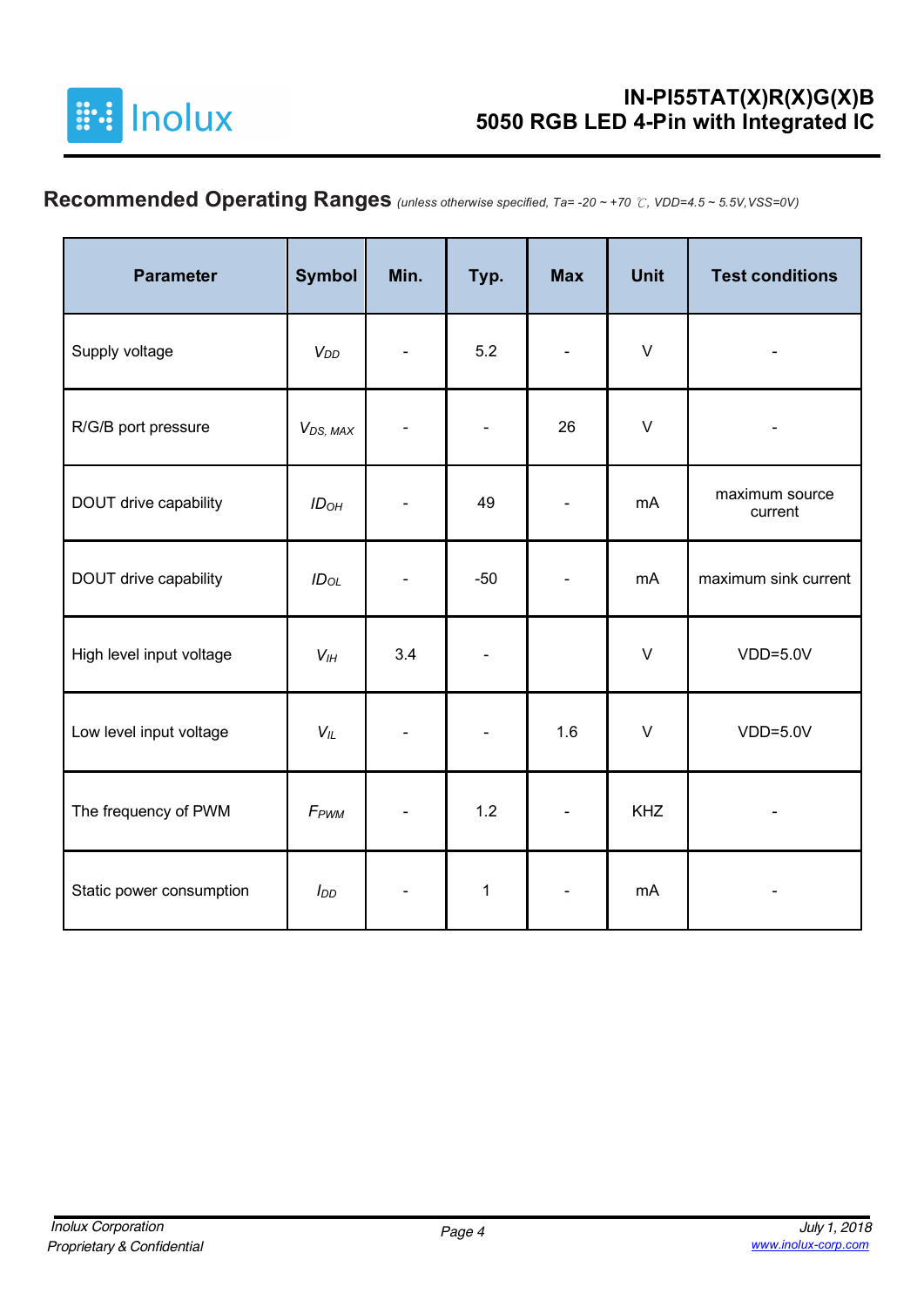

## **Switching Characteristics** *(unless otherwise specified, Ta=25* ℃*)*

| <b>Parameter</b>                | <b>Symbol</b>   | Min.                         | Typ. | <b>Max</b>               | <b>Unit</b> | <b>Test conditions</b>            |
|---------------------------------|-----------------|------------------------------|------|--------------------------|-------------|-----------------------------------|
| The speed of data transmission  | <b>fDIN</b>     | $\blacksquare$               | 800  | $\overline{\phantom{0}}$ | <b>KHZ</b>  | The duty ratio of 67%<br>(data 1) |
|                                 | $T_{PLH}$       | $\blacksquare$               |      | 500                      | ns          |                                   |
| DOUT transmission delay         | $T_{PHL}$       | ۰                            | ۰    | 500                      | ns          | <b>DIN→DOUT</b>                   |
|                                 | $T_r$           | $\blacksquare$               | 100  | $\overline{\phantom{0}}$ | ns          | $VDS=1.5$                         |
| I <sub>OUT</sub> Rise/Drop Time | $\mathcal{T}_f$ | $\qquad \qquad \blacksquare$ | 100  | -                        | ns          | $IOUT=5/13mA$                     |



### **Timing Waveforms**

1. Input Code

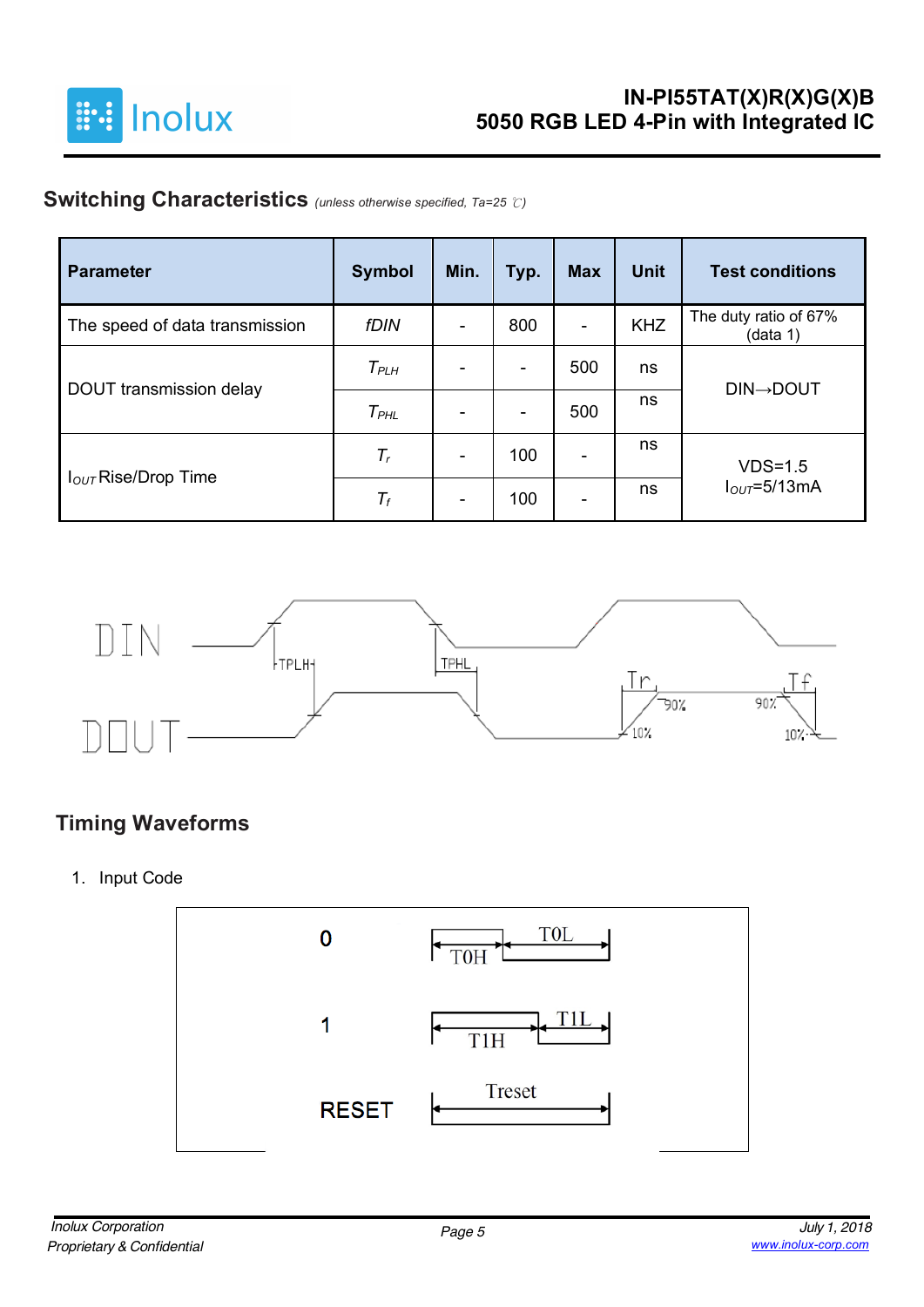

#### 2. The data transmission time (TH+TL=1.25µs±600ns):

| <b>Name</b>      | <b>Description</b>         | Typ. value | error                |
|------------------|----------------------------|------------|----------------------|
| тон              | 0 code, high level time    | $0.3\mu$ s | $±0.15\mu s$         |
| <b>TOL</b>       | 0 code, low level time     | $0.9\mu$ s | $±0.15\mu s$         |
| T1H              | 1 code, high level time    | $0.9\mu$ s | ±0.15 <sub>µ</sub> s |
| T <sub>1</sub> L | 1 code, low level time     | $0.3\mu$ s | $±0.15\mu s$         |
| Trst             | Reset code, low level time | $80µ$ s    |                      |

#### 3. Connection Scheme



#### 4. Data Transfer Format



Note: the D1 sends data for MCU, D2, D3, D4 for data forwarding automatic shaping cascade circuit.

5. 24-bit data format

| G7 G6 G5 G4 G3 G2 G1 G0 R7 R6 R5 R4                                                                                |  |  |  |  |  |  |
|--------------------------------------------------------------------------------------------------------------------|--|--|--|--|--|--|
| R3   R2   R1   R0   B7   B6   B5   B4   B3   B2   B1   B0                                                          |  |  |  |  |  |  |
| $\mathbf{A}$ and $\mathbf{B}$ and $\mathbf{A}$ and $\mathbf{B}$ and $\mathbf{A}$ and $\mathbf{B}$ and $\mathbf{B}$ |  |  |  |  |  |  |

Note: high starting, in order to send data (G7 - G6 - ...... ..B0)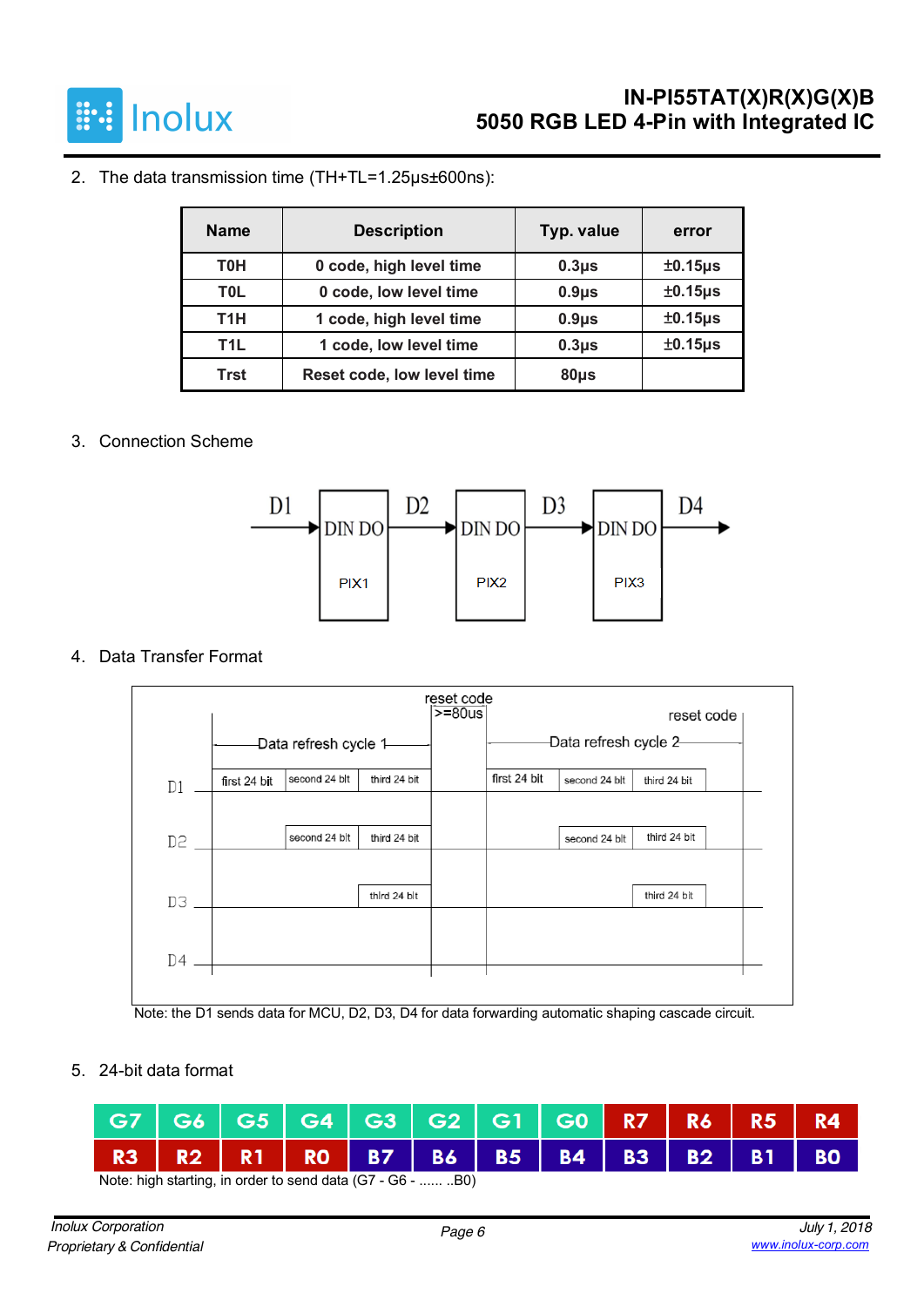

# **Typical Application Circuit**



Product signal input and output must be connected in series with protection resistor R1. R1 depends on the size of the cascade amount, the greater the number of cascade, the smaller R1. The general recommended value is between 200-2KΩ, usually the recommended value is typical 500Ω.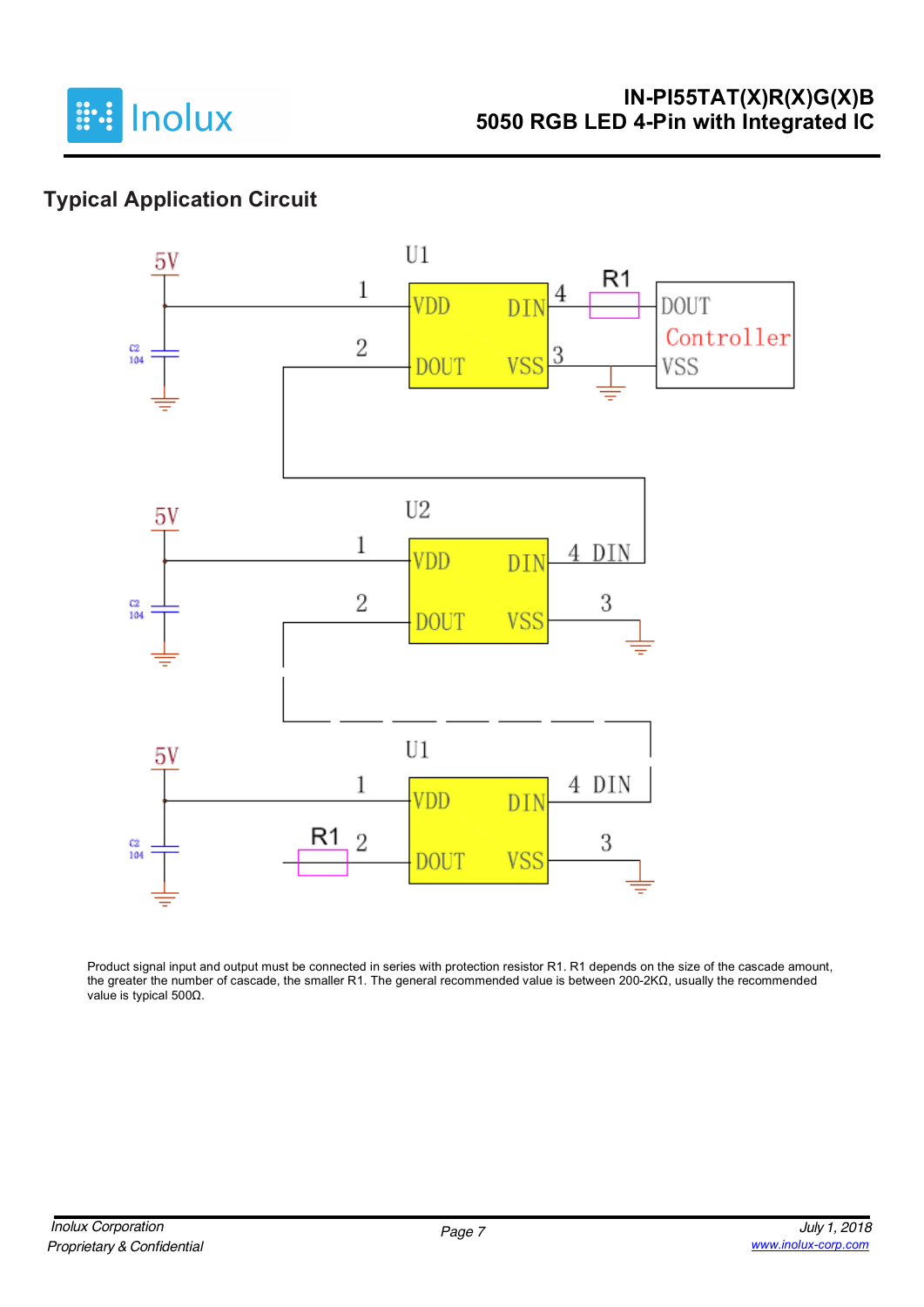

### **IN-PI55TAT(X)R(X)G(X)B 5050 RGB LED 4-Pin with Integrated IC**

# **LED Performance Graph**



100% **GREEN** Relative Emission Distribution **BLUE RED** 80% 60% 40% 20%  $0.00$ 750 800 400 450 500 550 600 650 700 Wavelength (nm)

#### **Wavelength Characteristics**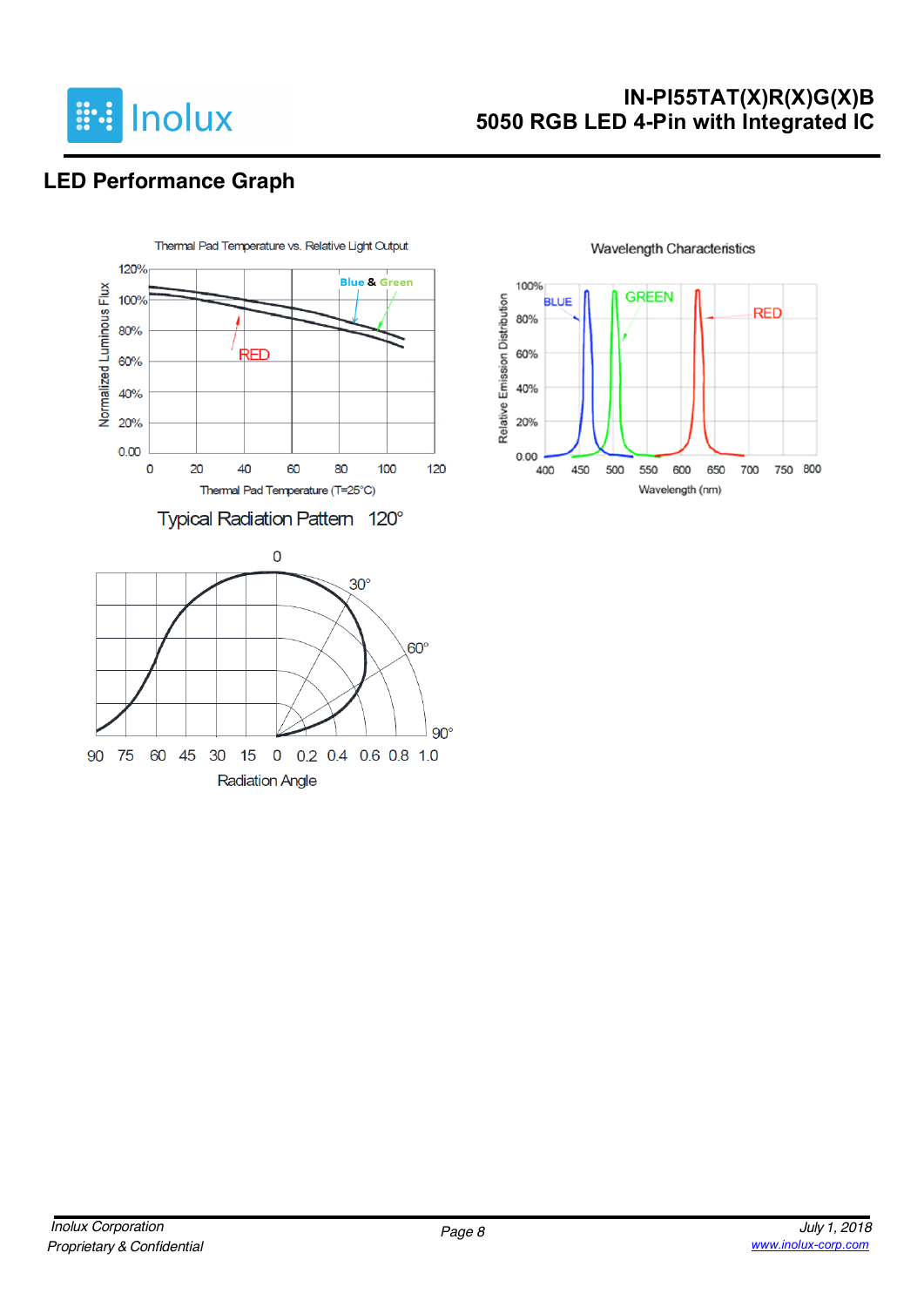

### **Ordering Information**

| Product          | <b>Emission Color</b> | IV(mcd)   | Orderable<br>Part Number |
|------------------|-----------------------|-----------|--------------------------|
|                  | R                     | 200-400   |                          |
| IN-PI55TAT5R5G5B | G                     | 1000-1500 | IN-PI55TAT5R5G5B         |
|                  | B                     | 50-100    |                          |
|                  | R                     | 700-1000  |                          |
| IN-PI55TATPRPGPB | G                     | 1500-2200 | IN-PI55TATPRPGPB         |
|                  | B                     | 700-1000  |                          |

### **Label Specifications**



### **Inolux P/N:**

|        | N | PI                                          | - | 55      |             | A                                        |                    | (X)                   | R               | $(\mathsf{X})$        | ∽<br>G             | (X)                   | B                  | $\overline{\phantom{0}}$ |                         | $\times$ 1 | $\mathsf{X}$ |
|--------|---|---------------------------------------------|---|---------|-------------|------------------------------------------|--------------------|-----------------------|-----------------|-----------------------|--------------------|-----------------------|--------------------|--------------------------|-------------------------|------------|--------------|
|        |   | Product                                     |   | Package | Die<br>Qty. | Variation                                | Orientation        | Current               | Color           | Current               | Color              | Current               | Color              |                          | Customized<br>Stamp-off |            |              |
| Inolux |   | PI-Single trace IC<br>PC- Clock Function IC |   |         | pins)       | $55TA = 5.0 \times 5.0 \times 1.6$ mm (4 | $T = Top$<br>Mount | $P=12mA$<br>$5 = 5mA$ | $R = 624$<br>nm | $P=12mA$<br>$5 = 5mA$ | $G =$<br>520<br>nm | $P=12mA$<br>$5 = 5mA$ | $B =$<br>470<br>nm |                          |                         |            |              |

### **Lot No.:**

| -        | - |                     | - | 01 | 24    | 001 |        |
|----------|---|---------------------|---|----|-------|-----|--------|
| Internal |   | Year (2017, 2018, ) |   |    | Month |     | Serial |
| Tracker  |   |                     |   |    | Date  |     |        |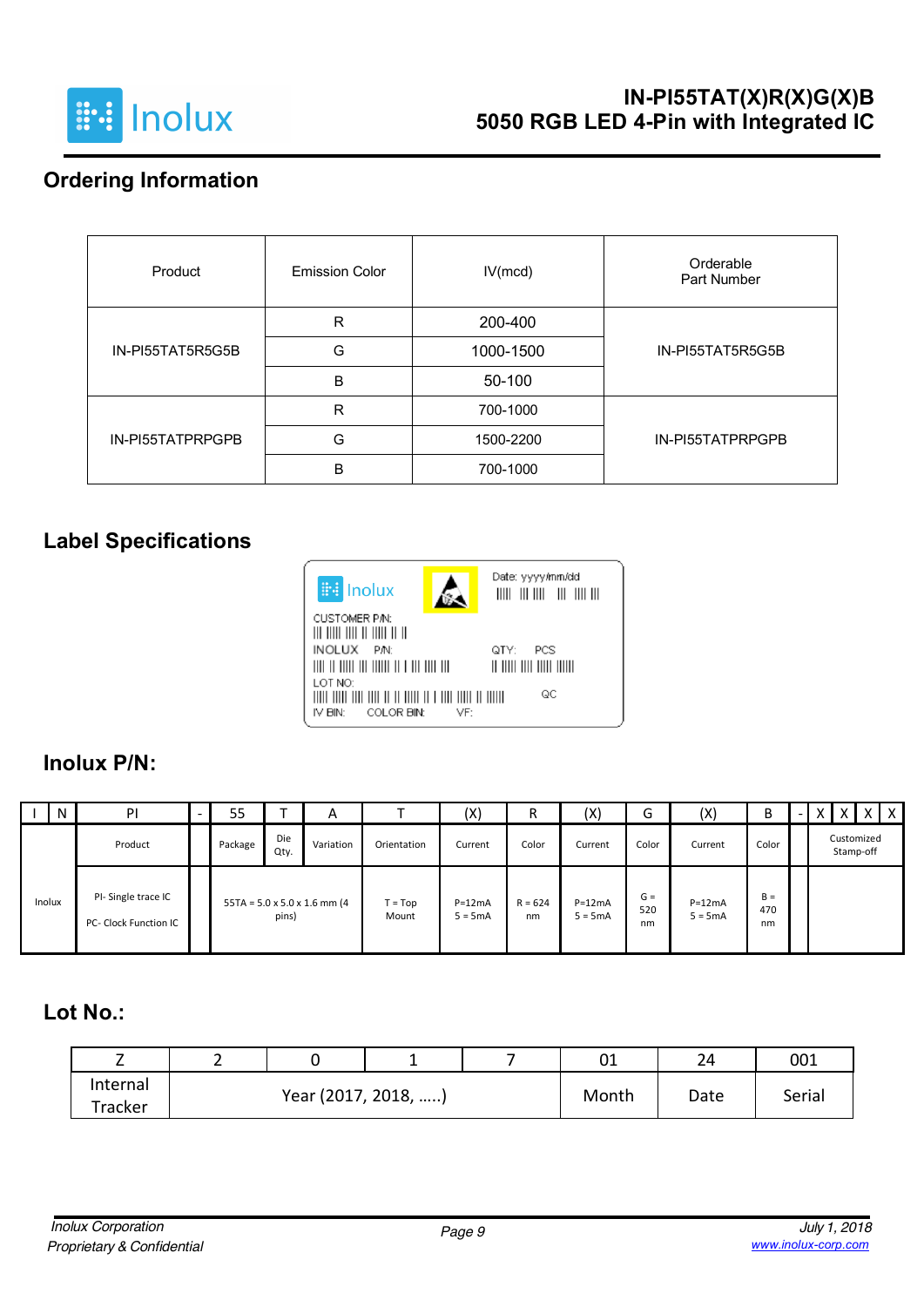

### **Precautions**

Please read the following notes before using the product:

- 1. Storage
- 1.1 Do not open moisture proof bag before the products are ready to use.
- 1.2 Before opening the package, the LEDs should be kept at 30 $°C$  or less and 80%RH or less.
- 1.3 The LEDs should be used within a year.
- 1.4 After opening the package, the LEDs should be kept at 30℃ or less and 60%RH or less.
- 1.5 The LEDs should be used within 24 hours (1 days) after opening the package.
- 1.6 If the moisture adsorbent material has fabled away or the LEDs have exceeded the storage time, baking treatment should be performed using the following conditions. Baking treatment:  $60\pm5\degree$  for 24 hours.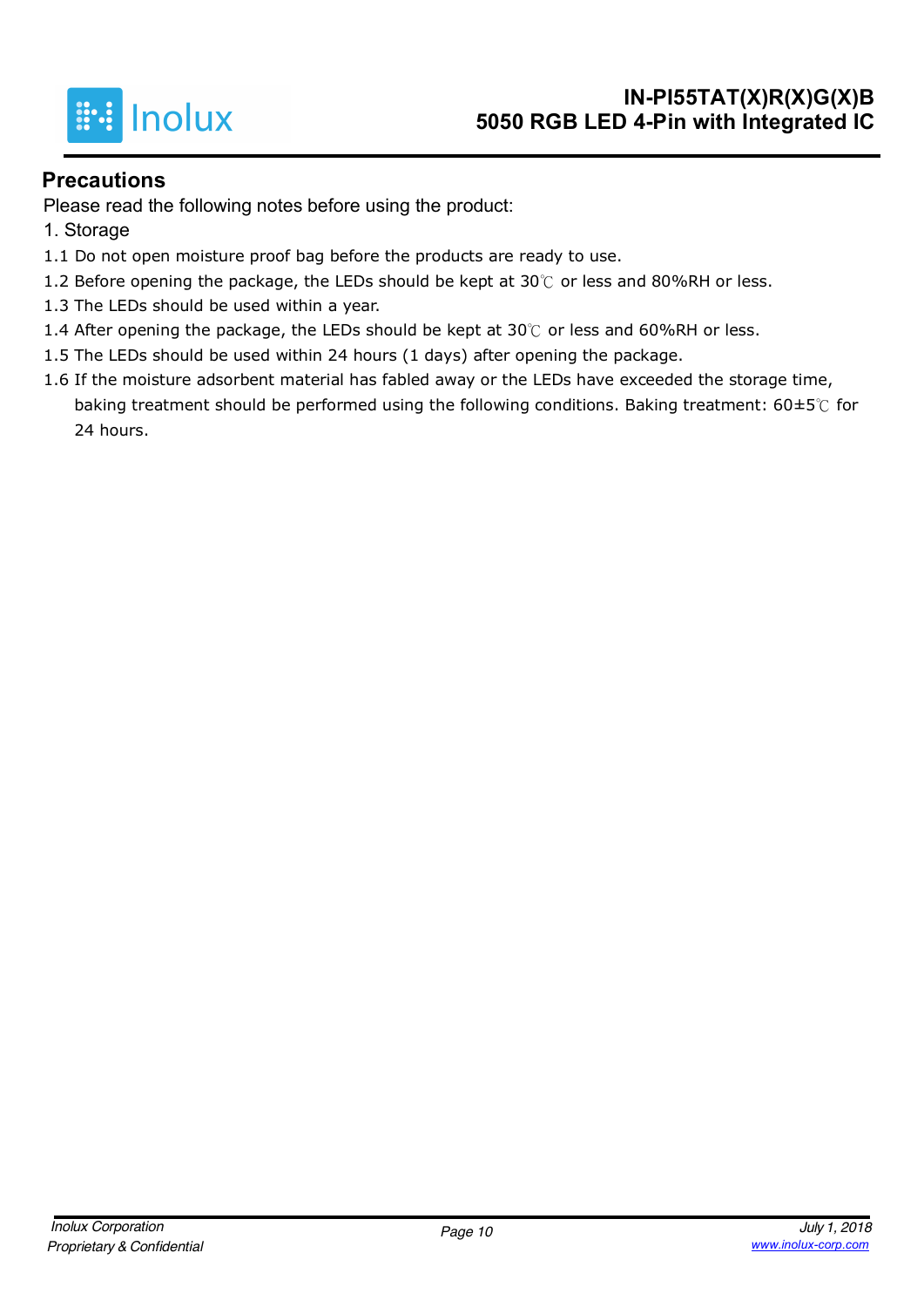

#### 2. Soldering Condition Recommended soldering conditions:



| <b>Profile Feature</b>                          | <b>Lead-Free Solder</b>   |
|-------------------------------------------------|---------------------------|
| Average Ramp-Up Rate (Ts max to Tp)             | $3^{\circ}$ C/second max. |
| Preheat: Temperature Min (Ts <sub>min</sub> )   | 150℃                      |
| Preheat: Temperature Min (Ts <sub>max</sub> )   | $200^{\circ}$ C           |
| Preheat: Time ( ts $_{min\ to}$ ts $_{max}$ )   | $60-180$ seconds          |
| Time Maintained Above: Temperature $(T_L)$      | 217 $°C$                  |
| Time Maintained Above: Time (t $_L$ )           | 60-150 seconds            |
| Peak/Classification Temperature (T P)           | 240 °C                    |
| Time Within 5°C of Actual Peak Temperature (tp) | $<$ 10 seconds            |
| <b>Ramp-Down Rate</b>                           | 6°C/second max.           |
| Time 25 ℃ to Peak Temperature                   | <6 minutes max.           |

Note: Excessive soldering temperature and / or time might result in deformation of the LED lens or catastrophic failure of the LED.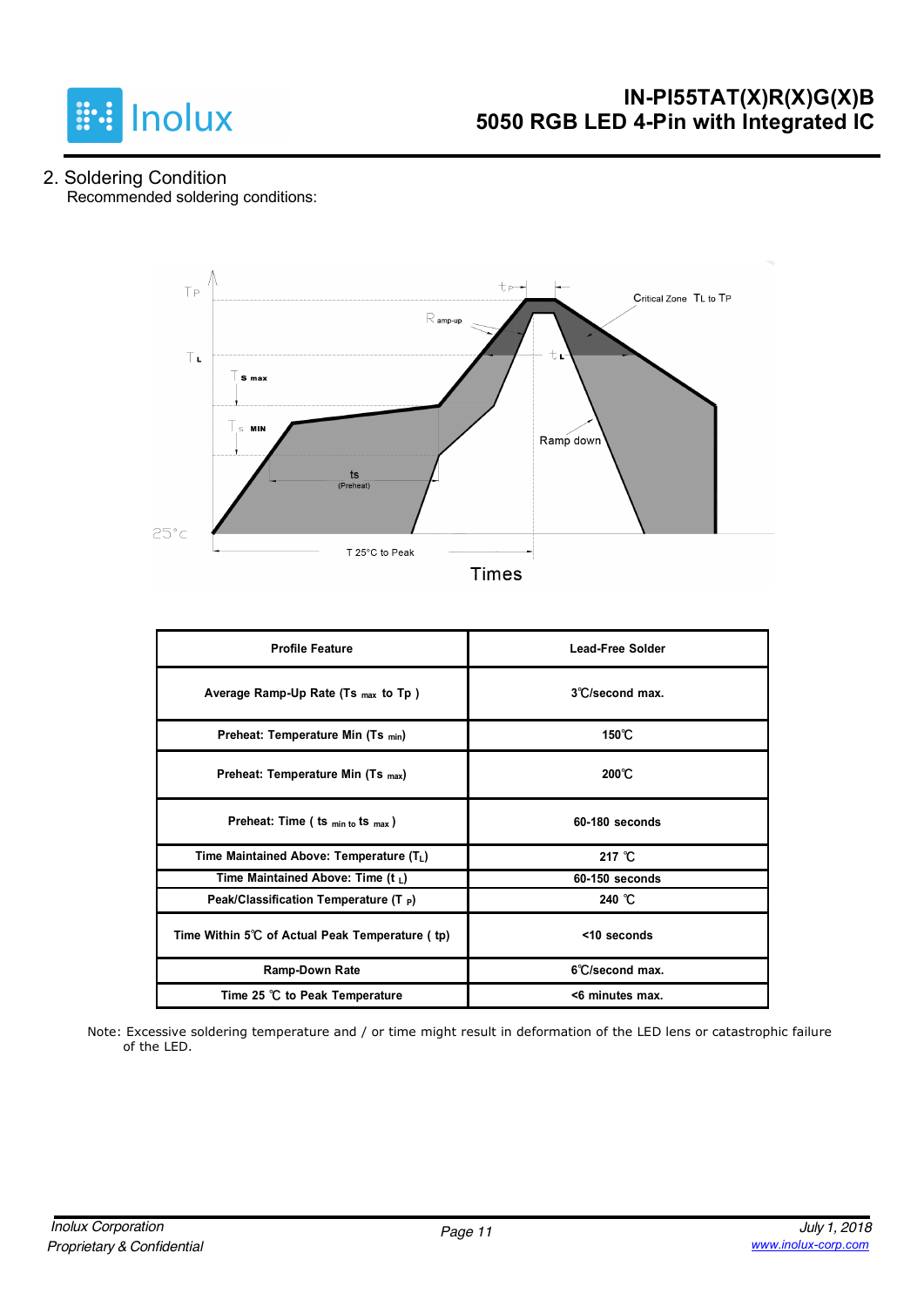

### **IN-PI55TAT(X)R(X)G(X)B 5050 RGB LED 4-Pin with Integrated IC**

#### 3. Soldering Iron

Each terminal is to go to the tip of soldering iron temperature less than 260℃ for 5 seconds within once in less than the soldering iron capacity 25W. Leave two seconds and more intervals, and do soldering of each terminal. Be careful because the damage of the product is often started at the time of the hand solder.

#### 4. Repairing

Repair should not be done after the LEDs have been soldered. When repairing is unavoidable, a double-head soldering iron should be used (as below figure). It should be confirmed beforehand whether the characteristics of the LEDs will or will not be damaged by repairing.



#### 5. Caution in ESD

Static Electricity and surge damages the LED. It is recommended to use a wristband or anti-electrostatic glove when handling the LED. All devices, equipment and machinery must be properly grounded.